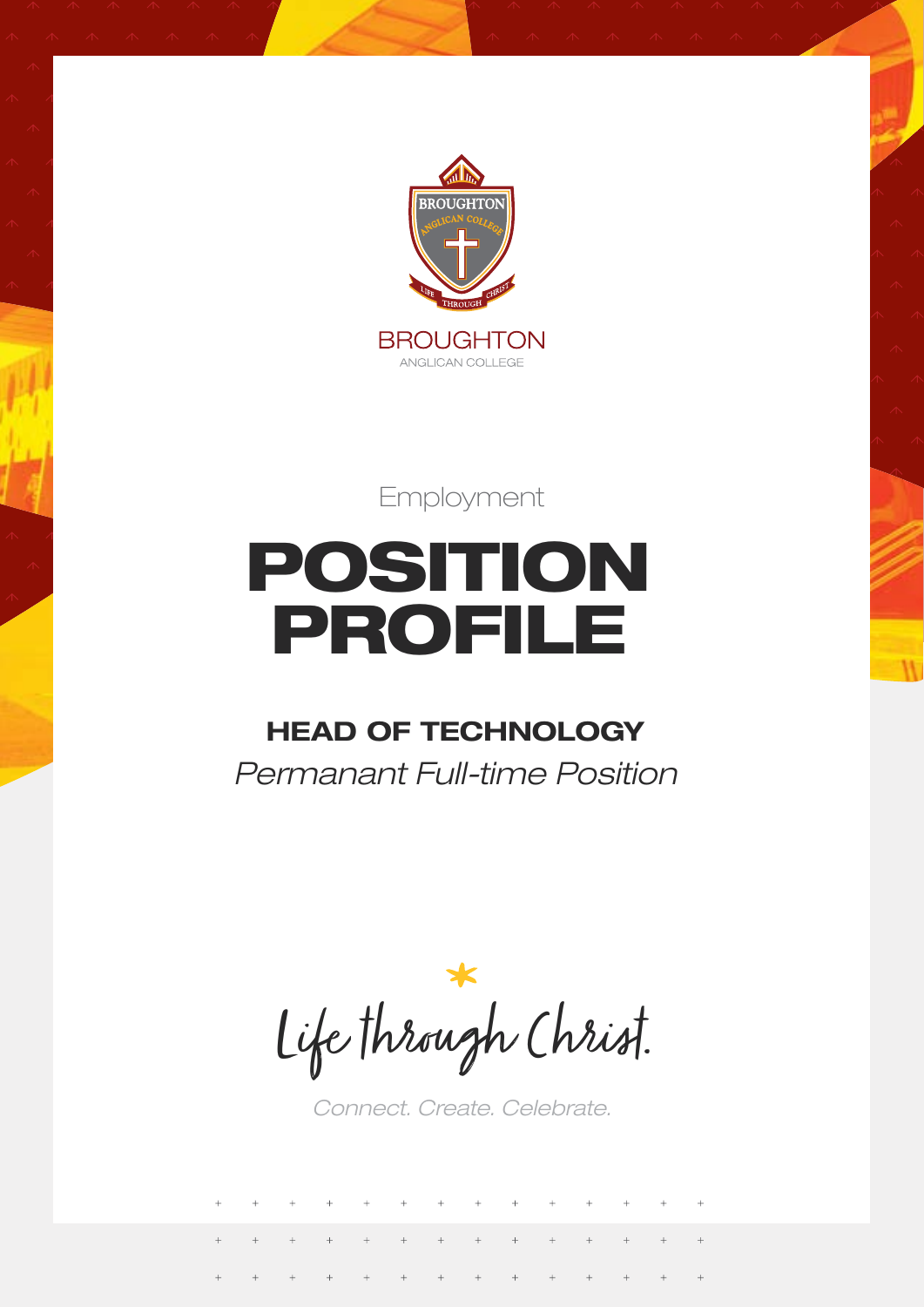\* Life through Christ

# HEAD OF TECHNOLOGY (Senior School 7-12)

Permanent Full-time Position

Broughton Anglican College is a leading Pre Kinder to Year 12 Christian school in the Macarthur region and provides exceptional educational opportunities to more than 1,100 students. Staff enjoy an innovative teaching environment with supportive peers, students and parents.

The College values dedicated staff who are committed to modelling and supporting the College motto of 'Life Through Christ'.

Broughton Anglican College is dedicated to providing an excellent Christian education within a learning community where every student is known and valued.

## The Role

Broughton is seeking an outstanding and experienced educator with a passion for all technology subjects to take on the role of Head of Technology.

This position is a full-time permanent position commencing at the beginning of the Term 3 2022.

The Head of Technology is a member of the Senior School Management Team working to ensure their Faculty Team is given appropriate training and support in the various subjects within the Faculty area and in the development of Intervention and Enrichment Programs as appropriate in Gifted and Talented, Learning Support, Information Services, Christian Ministry and Curriculum.

The Head of Technology will be responsible to the Head of College through supervision by the Head of the Senior School.

As the College is a child safe organisation, the successful candidate will be required to provide a NSW Working With Children Check number and date of birth so that the College can verify that the candidate is permitted to teach in NSW schools.

The successful candidate is expected to provide evidence that they are a financial member of the NSW Education Standards Authority (NESA) and that their accreditation is current. The successful candidate should hold or be willing to obtain a current First Aid certificate.

# Core Values

Applicants for the position of Head of Technology must demonstrate at a minimum that they:

- are a committed Christian, who is active in the life of a Bible-based church
- support the College's vision of holistic Christian education
- conduct themselves in a manner in keeping with the College ethos and Code of Conduct at all times, modelling maturity in leadership to the College community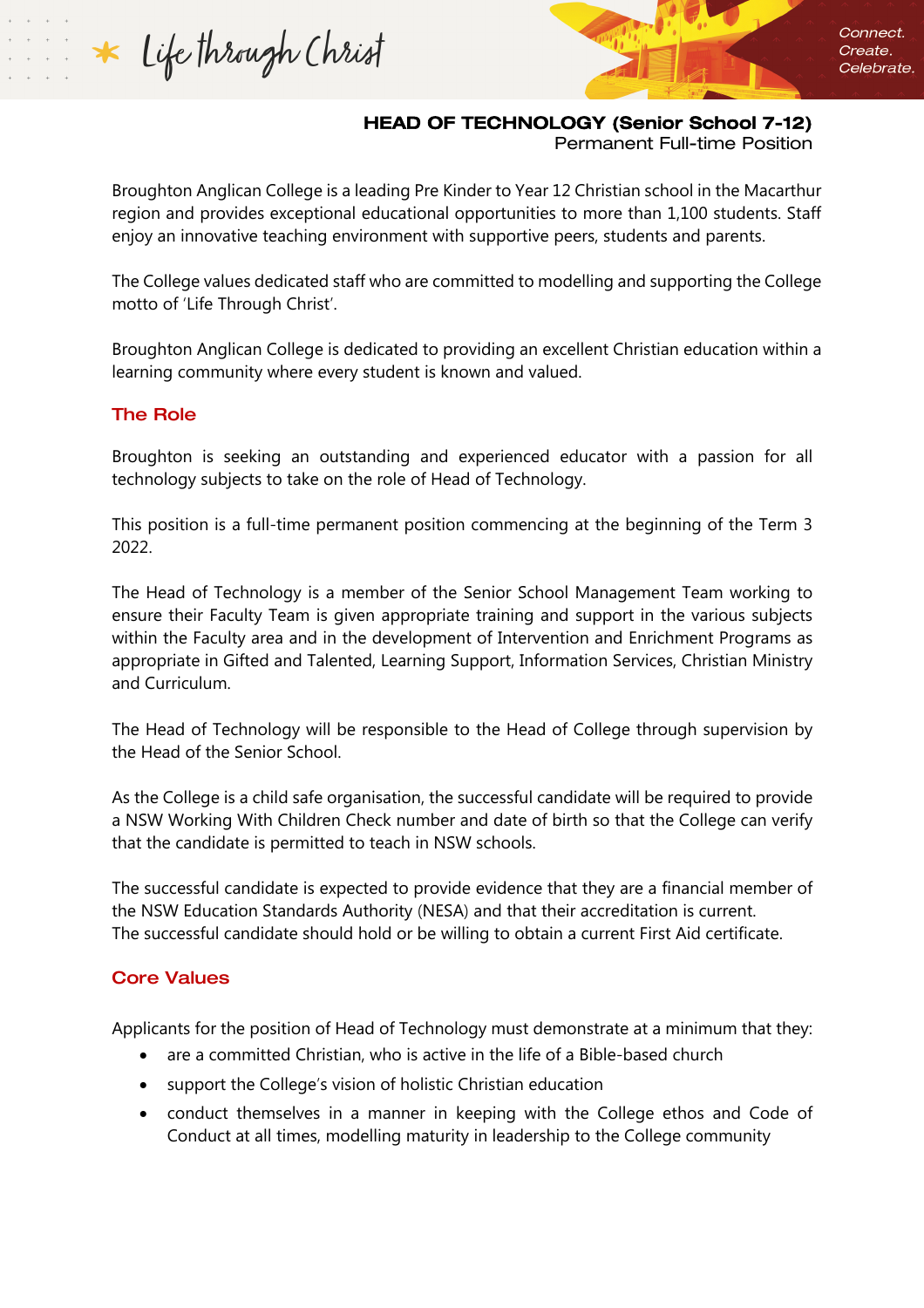Life through Christ  $\ast$ 



- have the ability to lead the Technology Faculty to ensure that the College provides quality education across all relevant stages and subjects
- have exceptional communication and relational leadership and teaching skills
- have knowledge of relevant compliance requirements in schools

#### Core Responsibilities

The Head of Technology will:

- lead the development of effective and innovative education practices and programs for the Faculty, reflecting the Christian ethos of the College
- lead the Technology staff for effective implementation of College protocols and strategies, resulting in a high standard of outcomes for all students
- manage all curriculum requirements for the Faculty, ensuring all compliance requirements are met and College protocols are followed
- manage student issues using a positive behaviour framework and implementing College protocols
- manage the administration of the Faculty, including the documentation for the Faculty, safety of staff and students, Faculty budget, Faculty processes, allocation of staff roles / classes and ensuring compliance and accountability requirements are met.

## **Leading Learning and Innovation**

The Head of Technology will:

- develop, implement and review authentic Christian education practices in the Faculty
- ensure an effective curriculum and cocurricular program is implemented across the Senior School to engage all students in Technology subjects and produce a high standard of outcomes for all students
- establish a culture of collaboration and sharing in the Faculty
- lead, develop, implement and review Faculty strategic goals for improvement annually
- continue with ongoing personal and professional development of each Faculty member, including self, to maintain exposure to new ideas, practices and research in teaching and learning
- monitor and review the quality of teaching and learning across the Technology Faculty through student surveys, analysis of results, lesson observations and viewing student work samples
- provide effective feedback and mentoring to ensure consistent high impact teaching practices and effective assessment practices are implemented across the Faculty.

# **Lead the Technology Staff:**

The Head of Technology will:

• develop and implement an appropriate Induction Program for new teachers in the Faculty, including ongoing mentoring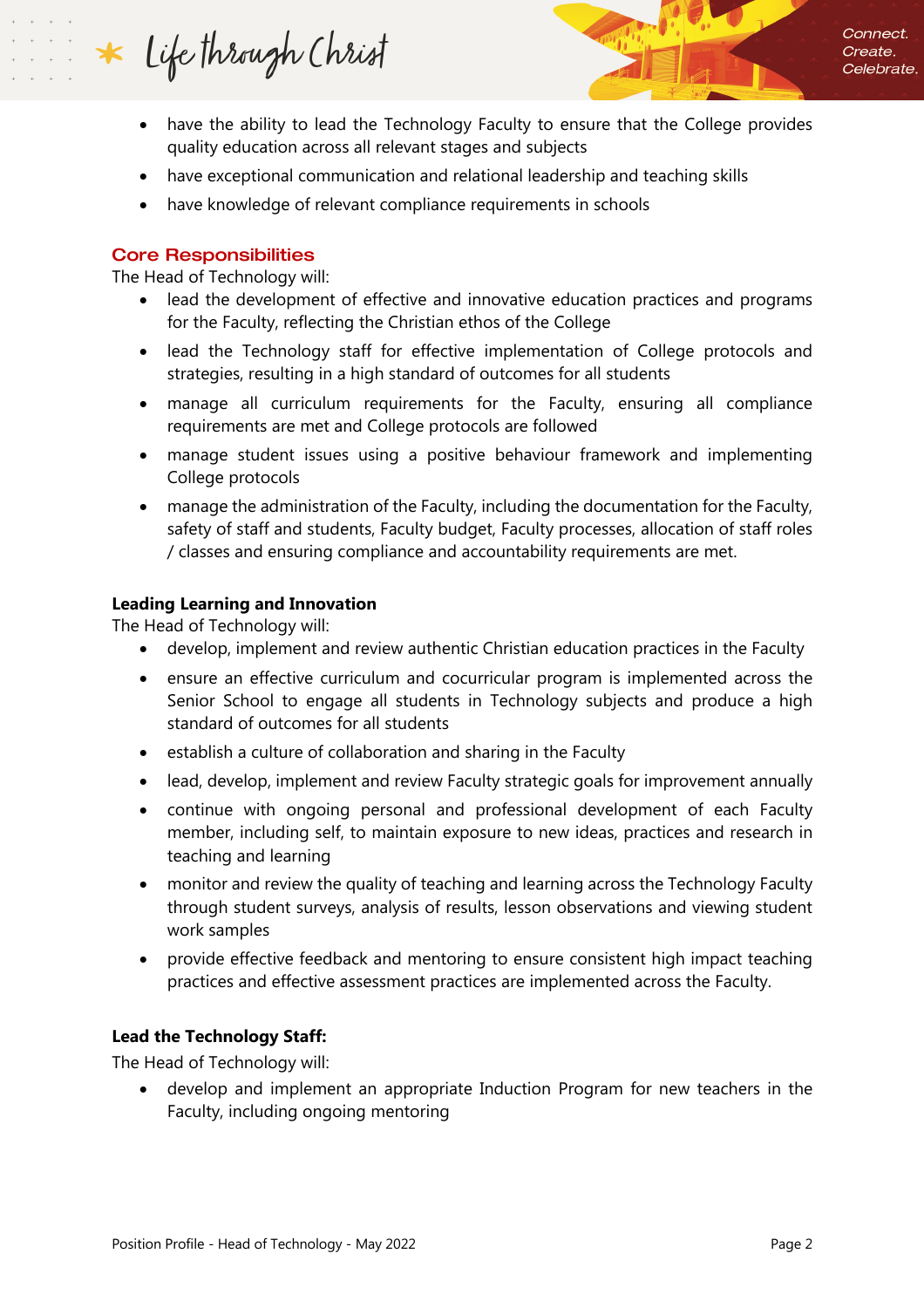Life through Christ  $\ast$ 

- take on the role of Accreditation Supervisor and assist staff to achieve and / or maintain their Proficient accreditation with NESA, encourage and support staff to achieve the higher levels of accreditation with NESA or Experienced Teacher with AISNSW
- mentor staff, including through developing individual professional development plans
- use a combination of student surveys, analysis of results, lessons observations and other observation of staff work to complete annual performance reviews of Technology staff members
- lead regular Faculty meetings to coordinate and collaborate the Faculty, ensuring the effective operation of the Faculty
- represent the Faculty to the Curriculum / Management Team, Director of Teaching and Head of the Senior School.

## **Managing Curriculum**

The Head of Technology will:

- be responsible for all curriculum aspects across all subjects within the Faculty
- oversee the development, implementation and evaluation of quality teaching programs, assessment tasks and student reports
- ensure all aspects of curriculum meet the requirements determined by internal protocols and external (NESA) organisations, including VET requirements as relevant.

#### **Managing Students**

The Head of Technology will:

- encourage students through developing systems of positive encouragement, using student house points, merits, sharing student work / success in College newsletters and communication with parents.
- implement College protocols and the College's positive behaviour framework to respond to academic or behaviour issues relating to Technology classes.

# **Administration of the Technology Faculty:**

The Head of Technology will:

- actively promote the Technology Faculty and its subjects to students, parents and carers, including through the College newsletter and events such as Subject Selection
- provide oversight of the organisation and facilitation of their Faculty, including the implementation of all Policies and Protocols
- develop, review and update a Faculty Handbook, which describes the practices and procedures of the Faculty
- administer the Faculty's resources and budget
- develop and implement safe work procedures for staff and students in the Faculty, following all WHS internal and external requirements
- allocate staff to classes and roles within the Faculty.

#### **Other Duties**

Connect.

Create. Celebrate.